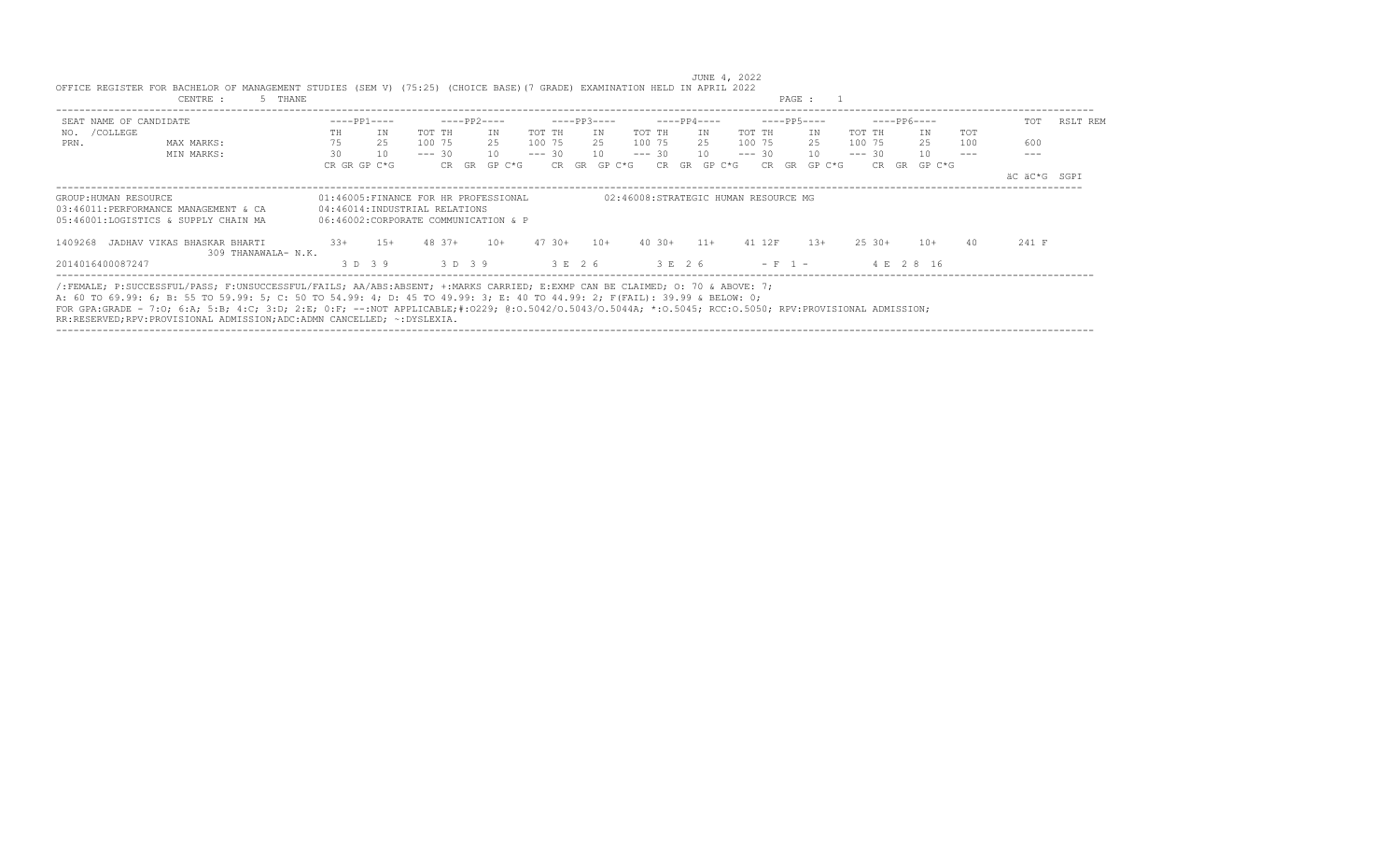|                                              | CENIKE I<br>JU SAAAAFUR                                                                                                                                                                                                                                                                                                                                                                                                                                                                              |    |                                                                                                                |          |       |             |          |             |        |          |              |                                      | raga a      |        |          |           |                 |       |              |          |
|----------------------------------------------|------------------------------------------------------------------------------------------------------------------------------------------------------------------------------------------------------------------------------------------------------------------------------------------------------------------------------------------------------------------------------------------------------------------------------------------------------------------------------------------------------|----|----------------------------------------------------------------------------------------------------------------|----------|-------|-------------|----------|-------------|--------|----------|--------------|--------------------------------------|-------------|--------|----------|-----------|-----------------|-------|--------------|----------|
| SEAT NAME OF CANDIDATE                       |                                                                                                                                                                                                                                                                                                                                                                                                                                                                                                      |    | $---PP1---$                                                                                                    |          |       | ----PP2---- |          | $---PP3---$ |        |          | ----PP4----  |                                      | ----PP5---- |        |          |           | -----PP6----    |       | TOT          | RSLT REM |
| NO. / COLLEGE                                |                                                                                                                                                                                                                                                                                                                                                                                                                                                                                                      | TH | TN                                                                                                             | TOT TH   |       | TN          | TOT TH   |             | TN     | TOT TH   | TN           | TOT TH                               |             | TN     | TOT TH   |           | TN              | TOT   |              |          |
| PRN.                                         | MAX MARKS:                                                                                                                                                                                                                                                                                                                                                                                                                                                                                           | 75 | 25                                                                                                             | 100 75   |       | 25          | 100 75   |             | 25     | 100 75   | 25           | 100 75                               |             | 25     | 100 75   |           | 25              | 100   | 600          |          |
|                                              | MIN MARKS:                                                                                                                                                                                                                                                                                                                                                                                                                                                                                           | 30 | 10                                                                                                             | $--- 30$ |       | 10          | $--- 30$ |             | 10     | $--- 30$ | 10           | $--- 30$                             |             | 1 O    | $--- 30$ |           | 10              | $---$ |              |          |
|                                              |                                                                                                                                                                                                                                                                                                                                                                                                                                                                                                      |    | CR GR GP C*G                                                                                                   |          | CR GR | GP C*G      |          | CR GR       | GP C*G | CR.      | GR<br>GP C*G | CR.                                  | GR          | GP C*G |          | CR.<br>GR | GP C*G          |       |              |          |
|                                              |                                                                                                                                                                                                                                                                                                                                                                                                                                                                                                      |    |                                                                                                                |          |       |             |          |             |        |          |              |                                      |             |        |          |           |                 |       | äC äC*G SGPI |          |
| GROUP: FINANCE<br>03:46009:WEALTH MANAGEMENT | 05:46001:LOGISTICS & SUPPLY CHAIN MA                                                                                                                                                                                                                                                                                                                                                                                                                                                                 |    | 01:46003:INVESTMENT ANALYSIS & PORTF<br>04:46012: FINANCIAL ACCOUNTING<br>06:46002:CORPORATE COMMUNICATION & P |          |       |             |          |             |        |          |              | 02:46006:COMMODITY & DERIVATIVES MAR |             |        |          |           |                 |       |              |          |
| 1409321                                      | GAIKWAD AKSHAY PANDHRINATH RAJANI<br>921 BHIMRAO PRADHAN                                                                                                                                                                                                                                                                                                                                                                                                                                             | 55 | 17                                                                                                             | 72 50    |       | 16          | 66 56    |             | 15     | 71 48    | 17           | 65 55                                |             | 21     | 76 55    |           | 17              | 72    | 422 P        |          |
| 2015016401357632                             |                                                                                                                                                                                                                                                                                                                                                                                                                                                                                                      |    | 3 0 7 21                                                                                                       |          |       | 3 A 6 18    |          | 3 0 7 21    |        |          | 3 A 6 18     |                                      | 4 0 7 2 8   |        |          |           | 4 0 7 28 20 134 |       | 6.70 A       |          |
|                                              | /:FEMALE; P:SUCCESSFUL/PASS; F:UNSUCCESSFUL/FAILS; AA/ABS:ABSENT; +:MARKS CARRIED; E:EXMP CAN BE CLAIMED; 0: 70 & ABOVE: 7;<br>A: 60 TO 69.99: 6; B: 55 TO 59.99: 5; C: 50 TO 54.99: 4; D: 45 TO 49.99: 3; E: 40 TO 44.99: 2; F(FAIL): 39.99 & BELOW: 0;<br>FOR GPA:GRADE - 7:0; 6:A; 5:B; 4:C; 3:D; 2:E; 0:F; --:NOT APPLICABLE;#:0229; 0:0.5042/0.5043/0.5044A; *:0.5045; RCC:0.5050; RPV:PROVISIONAL ADMISSION;<br>גדעס זישטר הסידיסטוגרט ווערה מהג נוסדיסטדונה בגוורמדיסטונים נותח הסטוסטיסם. הח |    |                                                                                                                |          |       |             |          |             |        |          |              |                                      |             |        |          |           |                 |       |              |          |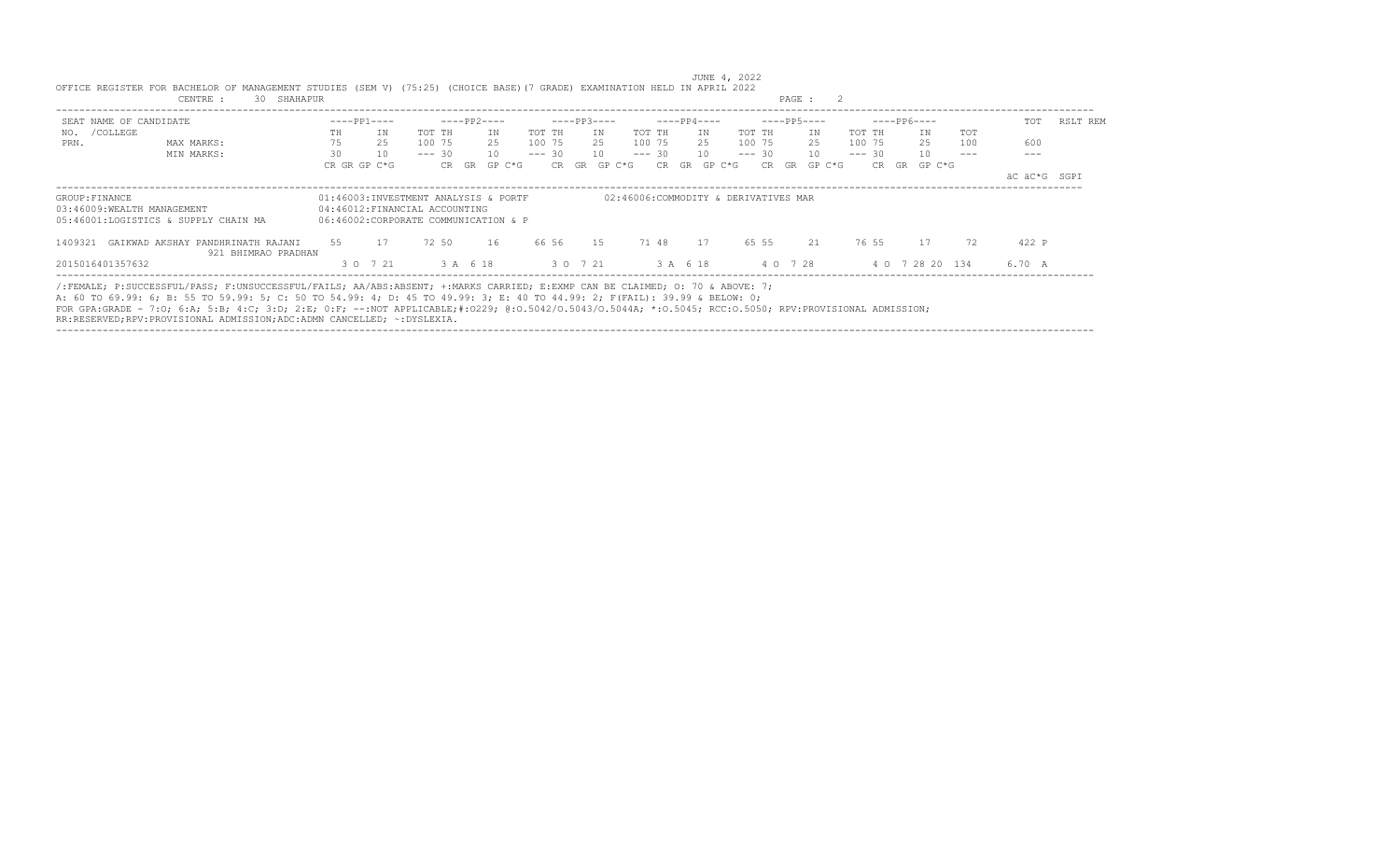|                                              | CENIKE I<br>47 DILINDAR                                                                                                                                                                                                                                                                                                                                                                                            |                                                                                                          |             |          |          |             |          |             |        |          |          |             |                                      | raga a       |          |                |        |     |              |          |
|----------------------------------------------|--------------------------------------------------------------------------------------------------------------------------------------------------------------------------------------------------------------------------------------------------------------------------------------------------------------------------------------------------------------------------------------------------------------------|----------------------------------------------------------------------------------------------------------|-------------|----------|----------|-------------|----------|-------------|--------|----------|----------|-------------|--------------------------------------|--------------|----------|----------------|--------|-----|--------------|----------|
| SEAT NAME OF CANDIDATE                       |                                                                                                                                                                                                                                                                                                                                                                                                                    |                                                                                                          | $---PP1---$ |          |          | $---PP2---$ |          | $---PP3---$ |        |          |          | $---PP4---$ |                                      | $---PP5---$  |          | $---PP6---$    |        |     | TOT          | RSLT REM |
| NO. / COLLEGE                                |                                                                                                                                                                                                                                                                                                                                                                                                                    | TH                                                                                                       | TN          | TOT TH   |          | TN          | TOT TH   |             | TN     | TOT TH   |          | TN          | TOT TH                               | TN           | TOT TH   |                | TN     | TOT |              |          |
| PRN.                                         | MAX MARKS:                                                                                                                                                                                                                                                                                                                                                                                                         | 75                                                                                                       | 25          | 100 75   |          | 2.5         | 100 75   |             | 25     | 100 75   |          | 2.5         | 100 75                               | 25           | 100 75   |                | 25     | 100 | 600          |          |
|                                              | MIN MARKS:                                                                                                                                                                                                                                                                                                                                                                                                         | 30                                                                                                       | 10          | $--- 30$ |          | 10          | $--- 30$ |             | 10     | $--- 30$ |          | 10          | $--- 30$                             | 1 O          | $--- 30$ |                | 1 O    |     |              |          |
|                                              |                                                                                                                                                                                                                                                                                                                                                                                                                    | CR GR GP C*G                                                                                             |             |          | CR GR    | GP C*G      |          | CR GR       | GP C*G | CR.      | GR       | GP C*G      | CR.                                  | GP C*G<br>GR | CR.      | GR             | GP C*G |     |              |          |
|                                              |                                                                                                                                                                                                                                                                                                                                                                                                                    |                                                                                                          |             |          |          |             |          |             |        |          |          |             |                                      |              |          |                |        |     | äC äC*G SGPI |          |
| GROUP: FINANCE<br>03:46009:WEALTH MANAGEMENT | 05:46001:LOGISTICS & SUPPLY CHAIN MA                                                                                                                                                                                                                                                                                                                                                                               | 01:46003:INVESTMENT ANALYSIS & PORTF<br>04:46015:RISK MANAGEMENT<br>06:46002:CORPORATE COMMUNICATION & P |             |          |          |             |          |             |        |          |          |             | 02:46006:COMMODITY & DERIVATIVES MAR |              |          |                |        |     |              |          |
| 1409339 SINGH SURAJ SUNIL INDU               |                                                                                                                                                                                                                                                                                                                                                                                                                    | 44                                                                                                       | $1.5+$      | 59 35    |          | $20+$       | 55 53    |             | $20+$  | 73 44    |          | $1.5+$      | $59.30+$                             | $19+$        | $49.38+$ |                | $1.5+$ | 53  | 348 P        |          |
|                                              | 462 SHANKAR NARAYAN                                                                                                                                                                                                                                                                                                                                                                                                |                                                                                                          |             |          |          |             |          |             |        |          |          |             |                                      |              |          |                |        |     |              |          |
| 2014016401757063                             |                                                                                                                                                                                                                                                                                                                                                                                                                    |                                                                                                          | 3 B 5 15    |          |          |             |          |             |        |          |          |             |                                      |              |          |                |        |     | 4.70 C       |          |
|                                              | /:FEMALE; P:SUCCESSFUL/PASS; F:UNSUCCESSFUL/FAILS; AA/ABS:ABSENT; +:MARKS CARRIED; E:EXMP CAN BE CLAIMED; 0: 70 & ABOVE: 7;<br>A: 60 TO 69.99: 6; B: 55 TO 59.99: 5; C: 50 TO 54.99: 4; D: 45 TO 49.99: 3; E: 40 TO 44.99: 2; F(FAIL): 39.99 & BELOW: 0;<br>FOR GPA:GRADE - 7:0; 6:A; 5:B; 4:C; 3:D; 2:E; 0:F; --:NOT APPLICABLE;#:0229; 0:0.5042/0.5043/0.5044A; *:0.5045; RCC:0.5050; RPV:PROVISIONAL ADMISSION; |                                                                                                          |             |          | 3 B 5 15 |             |          | 3 0 7 2 1   |        |          | 3 B 5 15 |             |                                      | 4 D 3 12     |          | 4 C 4 16 20 94 |        |     |              |          |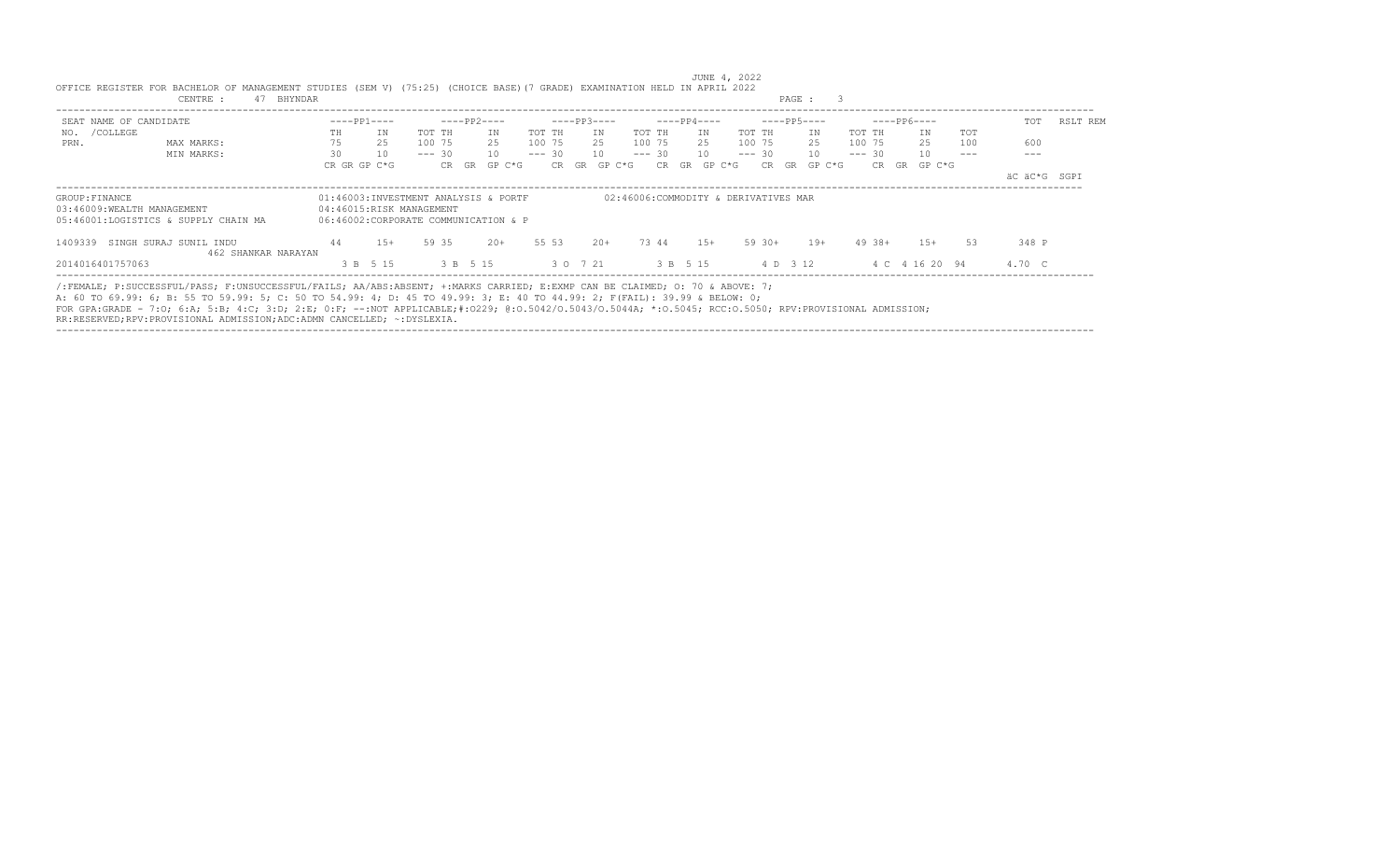|                                                                                    |                                |       |                                                                                                       |          |       |             |        |          |             |        |          |                            |          | raga :       |          |                |           |     |                |          |
|------------------------------------------------------------------------------------|--------------------------------|-------|-------------------------------------------------------------------------------------------------------|----------|-------|-------------|--------|----------|-------------|--------|----------|----------------------------|----------|--------------|----------|----------------|-----------|-----|----------------|----------|
| SEAT NAME OF CANDIDATE                                                             |                                |       | $---PP1---$                                                                                           |          |       | $---PP2---$ |        |          | $---PP3---$ |        |          | ----PP4----                |          | $---PP5---$  |          | $---PP6---$    |           |     | TOT            | RSLT REM |
| /COLLEGE<br>NO.                                                                    |                                | TH    | TN                                                                                                    | TOT TH   |       | TN          |        | TOT TH   | TN          | TOT TH |          | TN                         | TOT TH   | TN           | TOT TH   |                | TN        | TOT |                |          |
| PRN.                                                                               | MAX MARKS:                     | 75    | 25                                                                                                    | 100 75   |       | 2.5         |        | 100 75   | 25          |        | 100 75   | 2.5                        | 100 75   | 25           | 100 75   |                | 25        | 100 | 600            |          |
|                                                                                    | MIN MARKS:                     | 30    | 10                                                                                                    | $--- 30$ |       | 10          |        | $--- 30$ | 10          |        | $--- 30$ | 10                         | $--- 30$ | 1 O          | $--- 30$ |                | 10        |     | ---            |          |
|                                                                                    |                                |       | CR GR GP C*G                                                                                          |          | CR GR |             | GP C*G |          | CR GR       | GP C*G | CR.      | GP C*G<br>GR               | CR.      | GP C*G<br>GR | CR.      |                | GR GP C*G |     |                |          |
|                                                                                    |                                |       |                                                                                                       |          |       |             |        |          |             |        |          |                            |          |              |          |                |           |     | äC äC*G SGPI   |          |
| GROUP: FINANCE<br>03:46015:RISK MANAGEMENT<br>05:46001:LOGISTICS & SUPPLY CHAIN MA |                                |       | 01:46003:INVESTMENT ANALYSIS & PORTF<br>04:46018:DIRECT TAXES<br>06:46002:CORPORATE COMMUNICATION & P |          |       |             |        |          |             |        |          | 02:46009:WEALTH MANAGEMENT |          |              |          |                |           |     |                |          |
| 1409381                                                                            | TANTARPALE ROHIT RAMESH SUNITA | $39+$ | $19+$                                                                                                 | 58 42    |       | $20+$       |        | $62.30+$ | $19+$       |        | 49 42+   | $20+$                      | $62.30+$ | $19+$        | $49.32+$ |                | $21+$     | 53  | 333 P          |          |
| 2015016401325495                                                                   | 621 S.S.T. ULHASNAG            |       | 3 B 5 15                                                                                              |          |       | 3 A 6 18    |        |          | 3 D 3 9     |        |          | 3 A 6 18                   |          | 4 D 3 12     |          | 4 C 4 16 20 88 |           |     | $4.40 \quad C$ |          |

RR:RESERVED;RPV:PROVISIONAL ADMISSION;ADC:ADMN CANCELLED; ~:DYSLEXIA.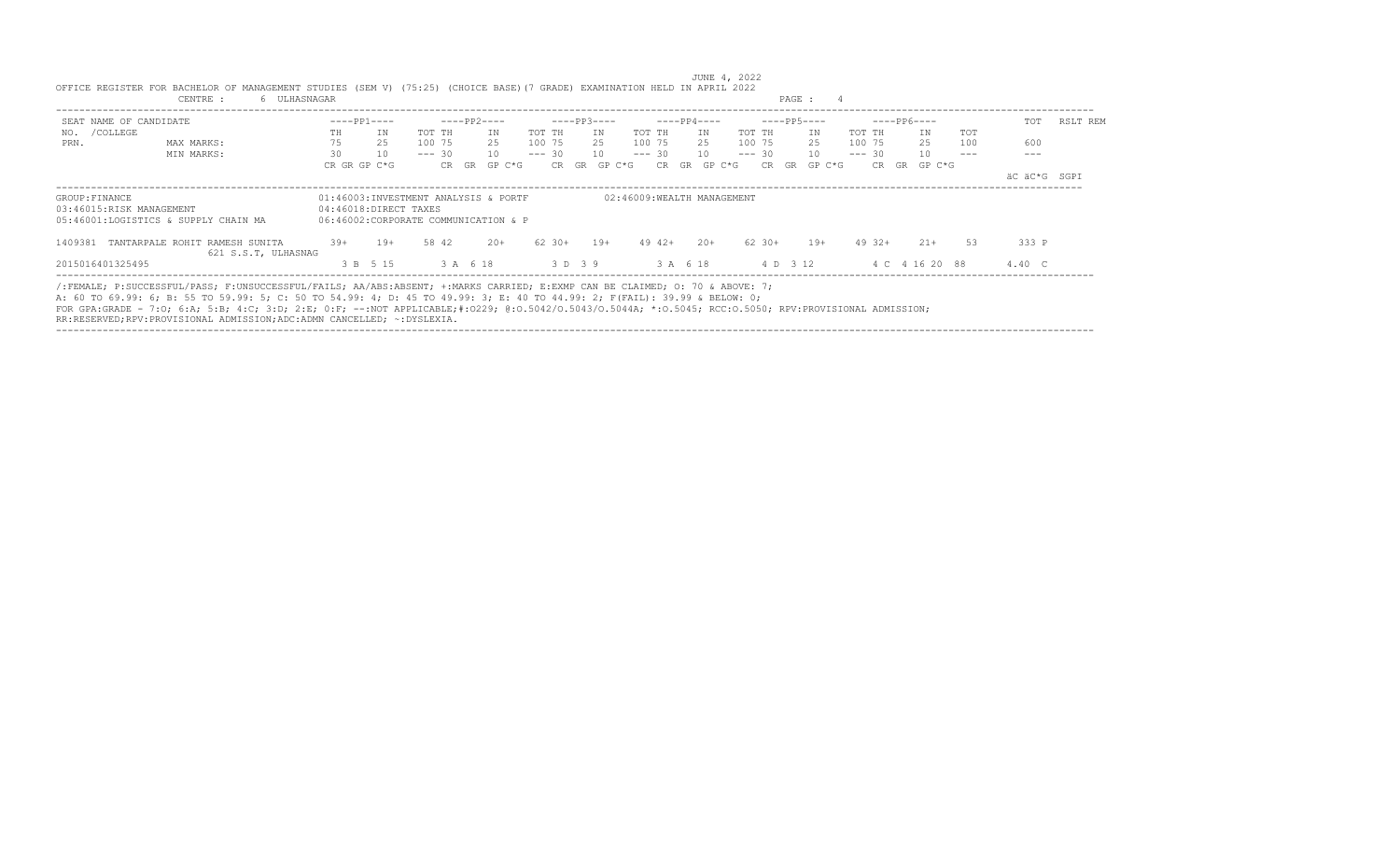| SEAT NAME OF CANDIDATE<br>/COLLEGE<br>NO.                                     |                      |                                                                              | $---PP1---$  |          | $---PP2---$ |        |          |       | $---PP3---$ |        |          |             |        |          |             |        |          |             |                 |     |              |          |
|-------------------------------------------------------------------------------|----------------------|------------------------------------------------------------------------------|--------------|----------|-------------|--------|----------|-------|-------------|--------|----------|-------------|--------|----------|-------------|--------|----------|-------------|-----------------|-----|--------------|----------|
|                                                                               |                      |                                                                              |              |          |             |        |          |       |             |        |          | ----PP4---- |        |          | $---PP5---$ |        |          | $---PP6---$ |                 |     | TOT          | RSLT REM |
|                                                                               |                      | TH                                                                           | IN           | TOT TH   |             | ΙN     | TOT TH   |       | T N         |        | TOT TH   | IN          |        | TOT TH   |             | TN     | TOT TH   |             | IN              | TOT |              |          |
| MAX MARKS:<br>PRN.                                                            |                      | 75                                                                           | 25           | 100 75   |             | 2.5    | 100 75   |       | 2.5         |        | 100 75   | 2.5         |        | 100 75   |             | 2.5    | 100 75   |             | 25              | 100 | 600          |          |
| MIN MARKS:                                                                    |                      | 30                                                                           | 10           | $--- 30$ |             | 10     | $--- 30$ |       | 10          |        | $--- 30$ | 10          |        | $--- 30$ |             | 10     | $--- 30$ |             | 10              |     |              |          |
|                                                                               |                      |                                                                              | CR GR GP C*G | CR.      | GR          | GP C*G |          | CR GR |             | GP C*G | CR.      | GR          | GP C*G | CR.      | GR          | GP C*G |          |             | CR GR GP C*G    |     |              |          |
|                                                                               |                      |                                                                              |              |          |             |        |          |       |             |        |          |             |        |          |             |        |          |             |                 |     | äC äC*G SGPI |          |
| 03:46013: CUSTOMER RELATION MANAGEMEN<br>05:46001:LOGISTICS & SUPPLY CHAIN MA |                      | 04:46019:STRATEGIC MARKETING MANAGEM<br>06:46002:CORPORATE COMMUNICATION & P |              |          |             |        |          |       |             |        |          |             |        |          |             |        |          |             |                 |     |              |          |
| 1409518 BOBBYRAJ C PUGAL LEENA                                                |                      | 60.                                                                          | 18           | 78 41    | 18          |        | 59 57    |       | 17          |        | 74 54    | 15          |        | 6960     |             | 17     | 77 60    |             | 16              | 76  | 433 P        |          |
|                                                                               | 369 WILSON - CHOWPAT |                                                                              |              |          |             |        |          |       |             |        |          |             |        | 01       |             |        |          |             |                 |     | 01           |          |
| 2015016401073217                                                              |                      |                                                                              | 3 0 7 21     |          | 3 B 5 15    |        |          |       | 3 0 7 2 1   |        |          | 3 0 7 21    |        |          | 4 0 7 28    |        |          |             | 4 0 7 28 20 134 |     | 6.70 A       |          |

RR:RESERVED;RPV:PROVISIONAL ADMISSION;ADC:ADMN CANCELLED; ~:DYSLEXIA.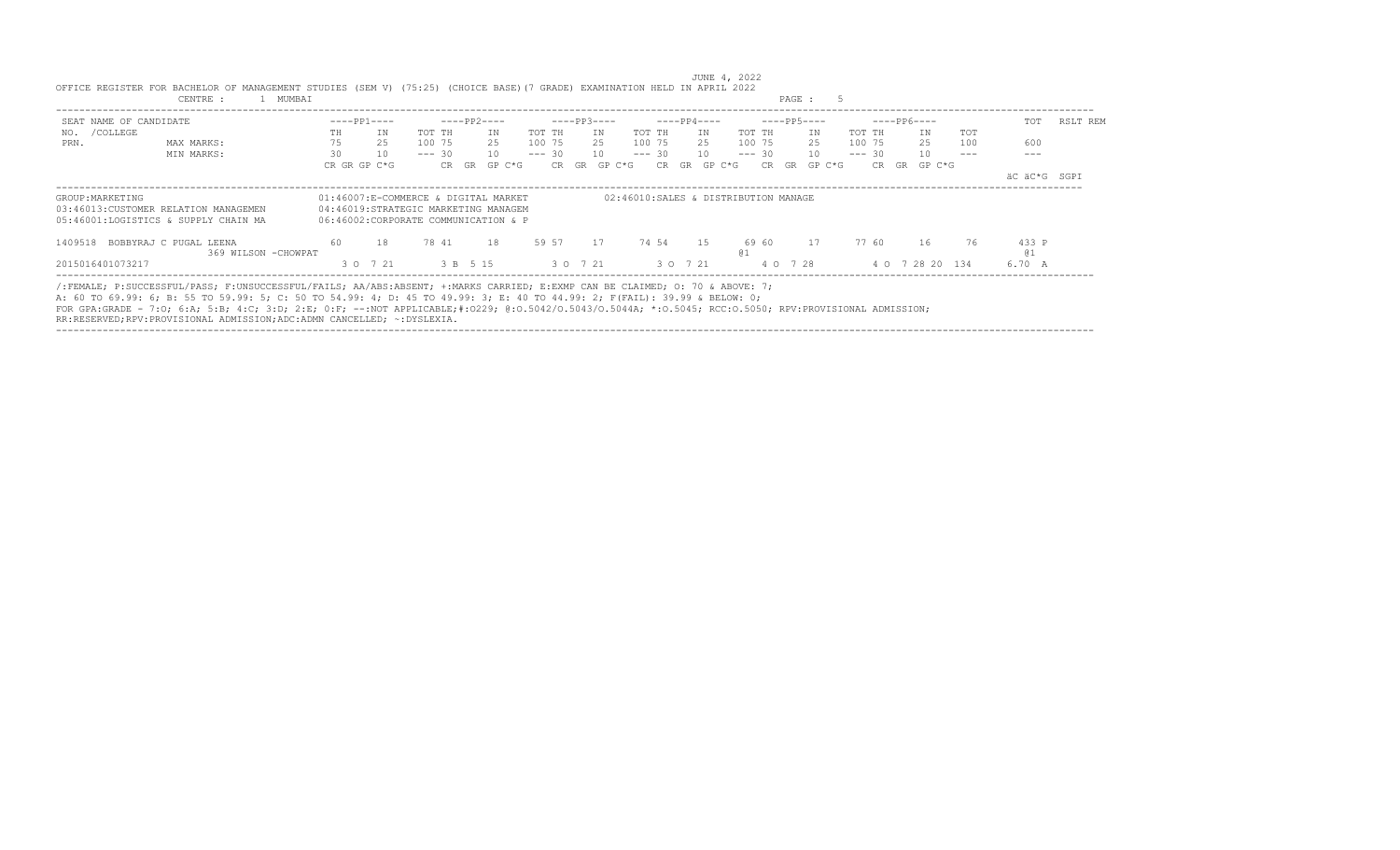|                                            | . سدد دست<br>പാനവാടുവാ                                                                                                                                                                                                                                                                                                                                                                                                                                                                      |     |                         |          |       |                                                                              |          |              |          |             |                               | .            |          |       |             |     |                    |          |
|--------------------------------------------|---------------------------------------------------------------------------------------------------------------------------------------------------------------------------------------------------------------------------------------------------------------------------------------------------------------------------------------------------------------------------------------------------------------------------------------------------------------------------------------------|-----|-------------------------|----------|-------|------------------------------------------------------------------------------|----------|--------------|----------|-------------|-------------------------------|--------------|----------|-------|-------------|-----|--------------------|----------|
| SEAT NAME OF CANDIDATE                     |                                                                                                                                                                                                                                                                                                                                                                                                                                                                                             |     | $---PP1---$             |          |       | $---PP2---$                                                                  |          | $---PP3---$  |          | $---PP4---$ |                               | $---PP5---$  |          |       | $---PP6---$ |     | TOT                | RSLT REM |
| /COLLEGE<br>NO.                            |                                                                                                                                                                                                                                                                                                                                                                                                                                                                                             | TH. | IN                      | TOT TH   |       | ΙN                                                                           | TOT TH   | IN           | TOT TH   | IN          | TOT TH                        | IN.          | TOT TH   |       | IN          | TOT |                    |          |
| PRN.                                       | MAX MARKS:                                                                                                                                                                                                                                                                                                                                                                                                                                                                                  | 75  | 25                      | 100 75   |       | 25                                                                           | 100 75   | 25           | 100 75   | 25          | 100 75                        | 25           | 100 75   |       | 25          | 100 | 600                |          |
|                                            | MIN MARKS:                                                                                                                                                                                                                                                                                                                                                                                                                                                                                  | 30  | 10                      | $--- 30$ |       | 10                                                                           | $--- 30$ | 10           | $--- 30$ | 10          | $--- 30$                      | 10           | $--- 30$ |       | 10          |     |                    |          |
|                                            |                                                                                                                                                                                                                                                                                                                                                                                                                                                                                             |     | CR GR GP C*G            |          | CR GR | GP C*G                                                                       |          | CR GR GP C*G | CR.      | GR          | GP C*G<br>CR.                 | GP C*G<br>GR |          | CR.   | GR GP C*G   |     |                    |          |
|                                            |                                                                                                                                                                                                                                                                                                                                                                                                                                                                                             |     |                         |          |       |                                                                              |          |              |          |             |                               |              |          |       |             |     | äC äC*G SGPI       |          |
| GROUP: FINANCE<br>03:46015:RISK MANAGEMENT | 05:46001:LOGISTICS & SUPPLY CHAIN MA                                                                                                                                                                                                                                                                                                                                                                                                                                                        |     | $04:46018:DTRECT$ TAXES |          |       | 01:46003:INVESTMENT ANALYSIS & PORTF<br>06:46002:CORPORATE COMMUNICATION & P |          |              |          |             | 02:46012:FINANCIAL ACCOUNTING |              |          |       |             |     |                    |          |
| 1409528                                    | CHAUBAL ADVAIT AJAY REENA<br>925 JMF'S VANDE MAT                                                                                                                                                                                                                                                                                                                                                                                                                                            | 53  | 19                      | 72 57    |       | 18                                                                           | 75 54    | 17           | 71 55    | 18          | 73 51                         | 17           | 02       | 68 53 | 16          | 69  | 428 P<br>eз        |          |
| 2013016400062457                           |                                                                                                                                                                                                                                                                                                                                                                                                                                                                                             |     | 3 0 7 21                |          |       | 3 0 7 21                                                                     |          | 3 0 7 2 1    |          | 3 0 7 21    |                               | 4 0 7 28     |          |       | 4 0 7 28 20 | 140 | $7.00 \quad \circ$ |          |
|                                            | /:FEMALE; P:SUCCESSFUL/PASS; F:UNSUCCESSFUL/FAILS; AA/ABS:ABSENT; +:MARKS CARRIED; E:EXMP CAN BE CLAIMED; 0: 70 & ABOVE: 7;<br>A: 60 TO 69.99: 6; B: 55 TO 59.99: 5; C: 50 TO 54.99: 4; D: 45 TO 49.99: 3; E: 40 TO 44.99: 2; F(FAIL): 39.99 & BELOW: 0;<br>FOR GPA:GRADE - 7:0; 6:A; 5:B; 4:C; 3:D; 2:E; 0:F; --:NOT APPLICABLE;#:0229; 0:0.5042/0.5043/0.5044A; *:0.5045; RCC:0.5050; RPV:PROVISIONAL ADMISSION;<br>RR:RESERVED;RPV:PROVISIONAL ADMISSION;ADC:ADMN CANCELLED; ~:DYSLEXIA. |     |                         |          |       |                                                                              |          |              |          |             |                               |              |          |       |             |     |                    |          |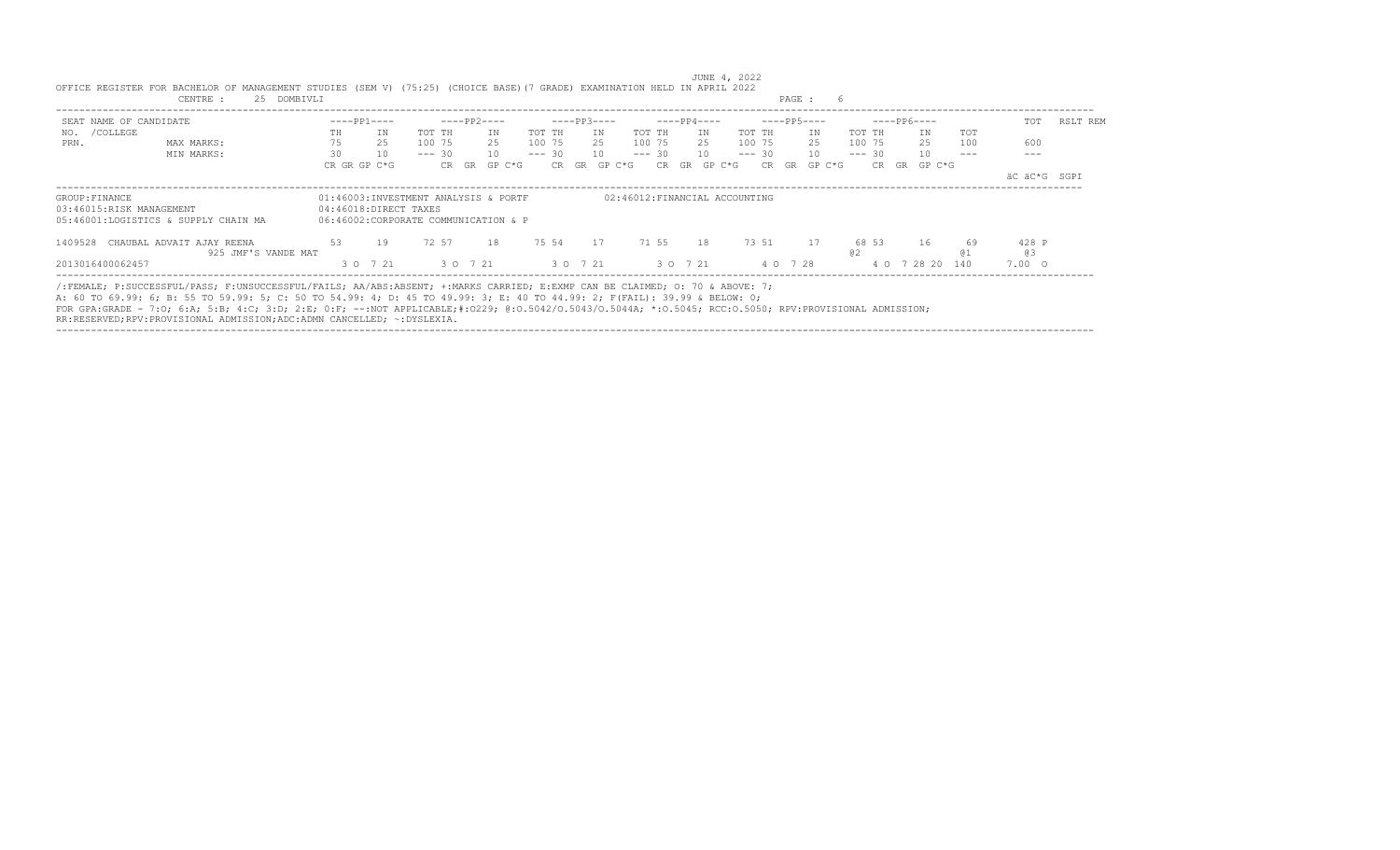|                        | . ىىدىسى                                                                                                                                                                                                                                                                                                                                                                                                                                                                                 | $19.233 \pm 19.11$                                                                                           |    |          |             |          |          |         |             |          |             |        |                                      |          |             |          |       |             |                 |     |              |          |
|------------------------|------------------------------------------------------------------------------------------------------------------------------------------------------------------------------------------------------------------------------------------------------------------------------------------------------------------------------------------------------------------------------------------------------------------------------------------------------------------------------------------|--------------------------------------------------------------------------------------------------------------|----|----------|-------------|----------|----------|---------|-------------|----------|-------------|--------|--------------------------------------|----------|-------------|----------|-------|-------------|-----------------|-----|--------------|----------|
| SEAT NAME OF CANDIDATE |                                                                                                                                                                                                                                                                                                                                                                                                                                                                                          | $---PP1---$                                                                                                  |    |          | ----PP2---- |          |          |         | $---PP3---$ |          | ----PP4---- |        |                                      |          | $---PP5---$ |          |       | $---PP6---$ |                 |     | TOT          | RSLT REM |
| /COLLEGE<br>NO.        |                                                                                                                                                                                                                                                                                                                                                                                                                                                                                          | TH                                                                                                           | ΙN | TOT TH   |             | ΙN       | TOT TH   |         | IN          | TOT TH   |             | IN     | TOT TH                               |          | IN          | TOT TH   |       |             | IN              | TOT |              |          |
| PRN.                   | MAX MARKS:                                                                                                                                                                                                                                                                                                                                                                                                                                                                               | 75                                                                                                           | 25 | 100 75   |             | 2.5      | 100 75   |         | 25          | 100 75   |             | 2.5    | 100 75                               |          | 25          | 100 75   |       |             | 25              | 100 | 600          |          |
|                        | MIN MARKS:                                                                                                                                                                                                                                                                                                                                                                                                                                                                               | 30                                                                                                           | 10 | $--- 30$ |             | 10       | $--- 30$ |         | 10          | $--- 30$ |             | 10     | $--- 30$                             |          | 10          | $--- 30$ |       |             | 10              |     |              |          |
|                        |                                                                                                                                                                                                                                                                                                                                                                                                                                                                                          | CR GR GP C*G                                                                                                 |    |          | CR GR       | $GP C*G$ |          | CR GR   | GP C*G      | CR.      | GR          | GP C*G | CR.                                  | GR       | GP C*G      |          | CR.   |             | $GR$ $GP$ $C*G$ |     |              |          |
|                        |                                                                                                                                                                                                                                                                                                                                                                                                                                                                                          |                                                                                                              |    |          |             |          |          |         |             |          |             |        |                                      |          |             |          |       |             |                 |     | äC äC*G SGPI |          |
| GROUP: MARKETING       | 03:46010:SALES & DISTRIBUTION MANAGE<br>05:46001:LOGISTICS & SUPPLY CHAIN MA                                                                                                                                                                                                                                                                                                                                                                                                             | 01:46004:SERVICES MARKETING<br>04:46013: CUSTOMER RELATION MANAGEMEN<br>06:46002:CORPORATE COMMUNICATION & P |    |          |             |          |          |         |             |          |             |        | 02:46007:E-COMMERCE & DIGITAL MARKET |          |             |          |       |             |                 |     |              |          |
| 1409569                | SALUNKHE SAGAR SANJAY ANITA<br>711 RAMSHETH - KHAR                                                                                                                                                                                                                                                                                                                                                                                                                                       | $30+$                                                                                                        | 13 | $43.40+$ |             | $14+$    | 54 32+   |         | $10+$       | $42.39+$ |             | $10+$  | 49 36                                |          | 11          |          | 47 47 |             | $12+$           | 59  | 294 P        |          |
| 2015016402162012       |                                                                                                                                                                                                                                                                                                                                                                                                                                                                                          | 3 E 26                                                                                                       |    |          | 3 C 4 12    |          |          | 3 E 2 6 |             |          | 3D39        |        |                                      | 4 D 3 12 |             |          |       |             | 4 B 5 20 20 65  |     | $3.25$ D     |          |
|                        | /:FEMALE; P:SUCCESSFUL/PASS; F:UNSUCCESSFUL/FAILS; AA/ABS:ABSENT; +:MARKS CARRIED; E:EXMP CAN BE CLAIMED; 0: 70 & ABOVE: 7;<br>A: 60 TO 69.99: 6; B: 55 TO 59.99: 5; C: 50 TO 54.99: 4; D: 45 TO 49.99: 3; E: 40 TO 44.99: 2; F(FAIL): 39.99 & BELOW: 0;<br>FOR GPA:GRADE - 7:0; 6:A; 5:B; 4:C; 3:D; 2:E; 0:F; --:NOT APPLICABLE;#:0229; 0:0.5042/0.5043/0.5044A; *:0.5045; RCC:0.5050; RPV:PROVISIONAL ADMISSION;<br>LOR BEGERMENT DRIL DOMIT GENERAL ADDITION AND CAMARITED. LOVALDVER |                                                                                                              |    |          |             |          |          |         |             |          |             |        |                                      |          |             |          |       |             |                 |     |              |          |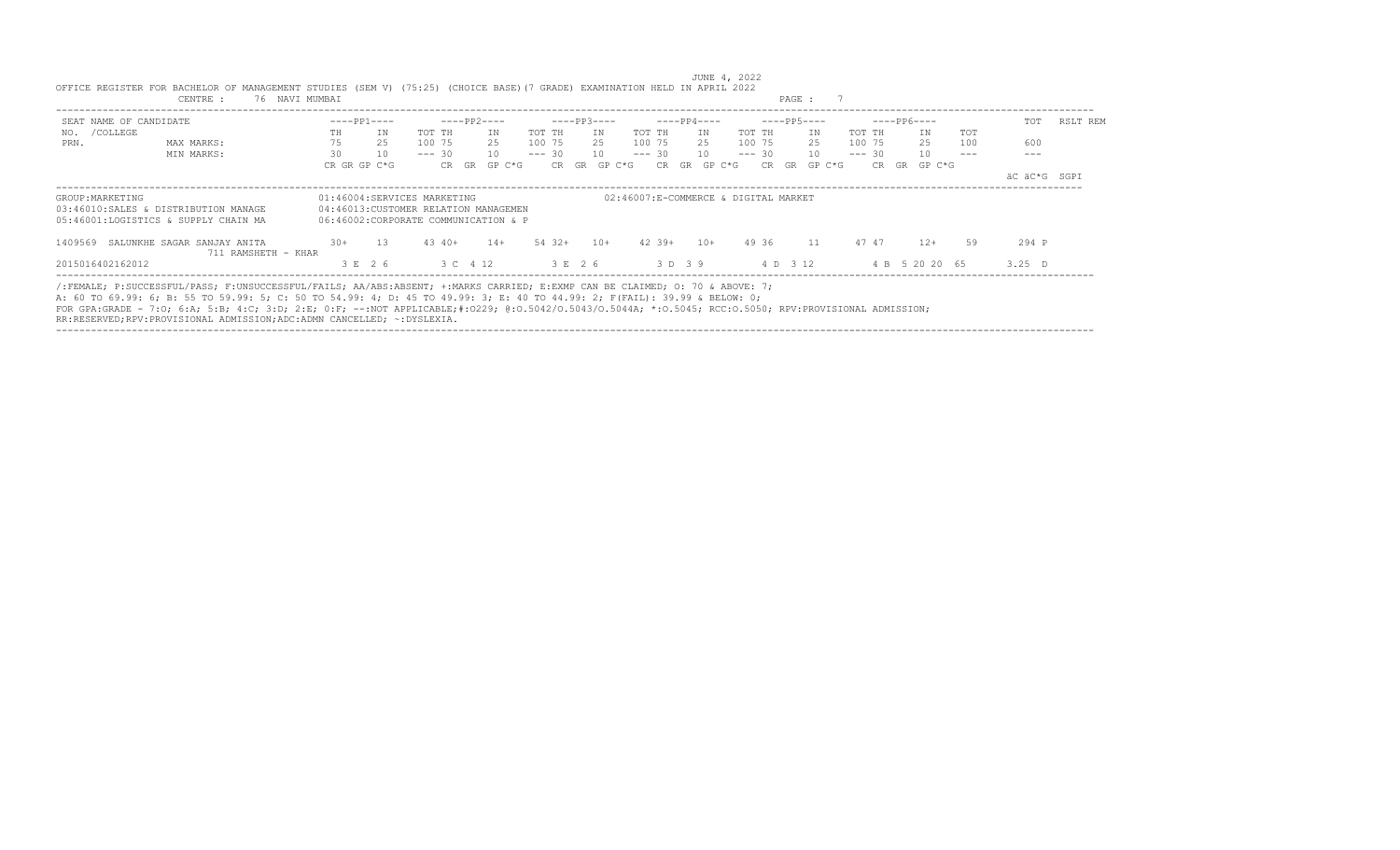|                        | ULINIALI I<br><i>DADAN</i>                                                                                                                                                                                                                                                                                                                                                                                         |                         |                                                                              |                               |                            | raga .              |                         |                 |
|------------------------|--------------------------------------------------------------------------------------------------------------------------------------------------------------------------------------------------------------------------------------------------------------------------------------------------------------------------------------------------------------------------------------------------------------------|-------------------------|------------------------------------------------------------------------------|-------------------------------|----------------------------|---------------------|-------------------------|-----------------|
| SEAT NAME OF CANDIDATE |                                                                                                                                                                                                                                                                                                                                                                                                                    | $---PP1---$             | $---PP2---$                                                                  | $---PP3---$                   | ----PP4----                | $---PP5---$         | $---PP6---$             | RSLT REM<br>TOT |
| /COLLEGE<br>NO.        |                                                                                                                                                                                                                                                                                                                                                                                                                    | IN<br>TH                | TOT TH<br>ΙN                                                                 | TOT TH<br>IN                  | TOT TH<br>IN               | TOT TH<br>IN        | TOT<br>TOT TH<br>IN     |                 |
| PRN.                   | MAX MARKS:                                                                                                                                                                                                                                                                                                                                                                                                         | 25<br>75                | 2.5<br>100 75                                                                | 100 75<br>2.5                 | 100 75<br>2.5              | 100 75<br>2.5       | 25<br>100<br>100 75     | 600             |
|                        | MIN MARKS:                                                                                                                                                                                                                                                                                                                                                                                                         | 30<br>10                | 10<br>$--- 30$                                                               | $--- 30$<br>10                | $--- 30$<br>10             | 10<br>$--- 30$      | 10<br>$--- 30$<br>---   | $---$           |
|                        |                                                                                                                                                                                                                                                                                                                                                                                                                    | CR GR GP C*G            | CR.<br>GR                                                                    | GP C*G<br>GR<br>GP C*G<br>CR. | GR<br>GP C*G<br>CR.        | GP C*G<br>CR.<br>GR | GP C*G<br>CR.<br>GR     |                 |
|                        |                                                                                                                                                                                                                                                                                                                                                                                                                    |                         |                                                                              |                               |                            |                     |                         | äC äC*G SGPI    |
| GROUP: FINANCE         | 03:46012:FINANCIAL ACCOUNTING<br>05:46001:LOGISTICS & SUPPLY CHAIN MA                                                                                                                                                                                                                                                                                                                                              | $04:46018:DTRECT$ TAXES | 01:46003:INVESTMENT ANALYSIS & PORTF<br>06:46002:CORPORATE COMMUNICATION & P |                               | 02:46009:WEALTH MANAGEMENT |                     |                         |                 |
|                        | 1409589 / KAMBLE VISHAKHA ASHOK SUNITA<br>737 PHULE- PAREL DA                                                                                                                                                                                                                                                                                                                                                      | $1.5+$<br>$36+$         | $51 44+$<br>$16+$                                                            | 60 38+<br>$1.5+$              | 53 38+<br>$15+$            | $53.39+$<br>10      | $49.30+$<br>$14+$<br>44 | 310 P           |
| 2014016400296917       |                                                                                                                                                                                                                                                                                                                                                                                                                    | 3 C 4 12                | 3 A 6 18                                                                     | 3 C 4 12                      | 3 C 4 12                   | 4 D 3 12            | 4 E 2 8 20 74           | $3.70\quad D$   |
|                        | /:FEMALE; P:SUCCESSFUL/PASS; F:UNSUCCESSFUL/FAILS; AA/ABS:ABSENT; +:MARKS CARRIED; E:EXMP CAN BE CLAIMED; O: 70 & ABOVE: 7;<br>A: 60 TO 69.99: 6; B: 55 TO 59.99: 5; C: 50 TO 54.99: 4; D: 45 TO 49.99: 3; E: 40 TO 44.99: 2; F(FAIL): 39.99 & BELOW: 0;<br>FOR GPA:GRADE - 7:0; 6:A; 5:B; 4:C; 3:D; 2:E; 0:F; --:NOT APPLICABLE;#:0229; 0:0.5042/0.5043/0.5044A; *:0.5045; RCC:0.5050; RPV:PROVISIONAL ADMISSION; |                         |                                                                              |                               |                            |                     |                         |                 |

RR:RESERVED;RPV:PROVISIONAL ADMISSION;ADC:ADMN CANCELLED; ~:DYSLEXIA.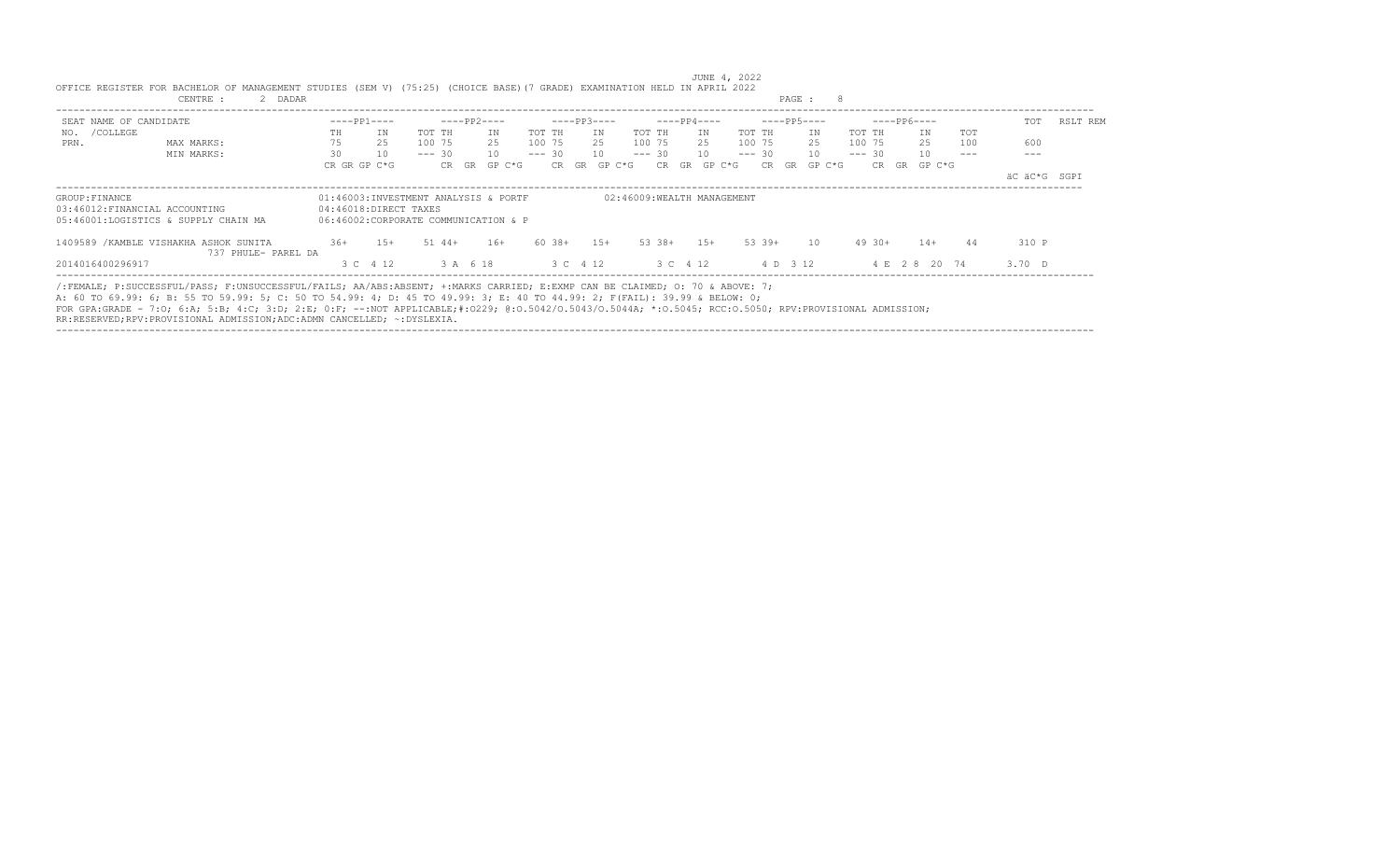|                  | SEAT NAME OF CANDIDATE                                                       |    | $---PP1---$                                                                                                  |          | $---PP2---$ |        |          |         | $---PP3---$ |        |          | $---PP4---$                          |          |    | $---PP5---$  |          |          | $---PP6---$    |     | TOT          | RSLT REM |
|------------------|------------------------------------------------------------------------------|----|--------------------------------------------------------------------------------------------------------------|----------|-------------|--------|----------|---------|-------------|--------|----------|--------------------------------------|----------|----|--------------|----------|----------|----------------|-----|--------------|----------|
| NO. / COLLEGE    |                                                                              | TH | IN                                                                                                           | TOT TH   |             | TN     | TOT TH   |         | TN          | TOT TH |          | TN                                   | TOT TH   |    | TN           | TOT TH   |          | TN             | TOT |              |          |
| PRN.             | MAX MARKS:                                                                   | 75 | 25                                                                                                           | 100 75   |             | 25     | 100 75   |         | 25          |        | 100 75   | 25                                   | 100 75   |    | 25           | 100 75   |          | 25             | 100 | 600          |          |
|                  | MIN MARKS:                                                                   | 30 | 10                                                                                                           | $--- 30$ |             | 10     | $--- 30$ |         | 10          |        | $--- 30$ | 10                                   | $--- 30$ |    | 10           | $--- 30$ |          | 10             |     |              |          |
|                  |                                                                              |    | CR GR GP C*G                                                                                                 |          | CR GR       | GP C*G |          | CR GR   | GP C*G      |        | CR.      | GR                                   | GP C*G   | CR | GP C*G<br>GR |          | CR<br>GR | GP C*G         |     |              |          |
|                  |                                                                              |    |                                                                                                              |          |             |        |          |         |             |        |          |                                      |          |    |              |          |          |                |     | äC äC*G SGPI |          |
| GROUP: MARKETING | 03:46010:SALES & DISTRIBUTION MANAGE<br>05:46001:LOGISTICS & SUPPLY CHAIN MA |    | 01:46004:SERVICES MARKETING<br>04:46013: CUSTOMER RELATION MANAGEMEN<br>06:46002:CORPORATE COMMUNICATION & P |          |             |        |          |         |             |        |          | 02:46007:E-COMMERCE & DIGITAL MARKET |          |    |              |          |          |                |     |              |          |
| 1409601          | PATEKAR HRUSHIKESH ASHOK PRATIKSHA<br>567 M L MHATRE-BHIW                    | 49 | 10                                                                                                           | 59 32    |             | 11     | 43 34    |         | 12          |        | 46 32    | 12                                   | 44 49    |    | 11           | 60 38    |          | 10             | 48  | 300 P        |          |
| 2015016401717763 |                                                                              |    | 3 B 5 15                                                                                                     |          | 3 E 2 6     |        |          | 3 D 3 9 |             |        |          | 3 E 2 6                              |          |    | 4 A 6 24     |          |          | 4 D 3 12 20 72 |     | $3.60$ D     |          |